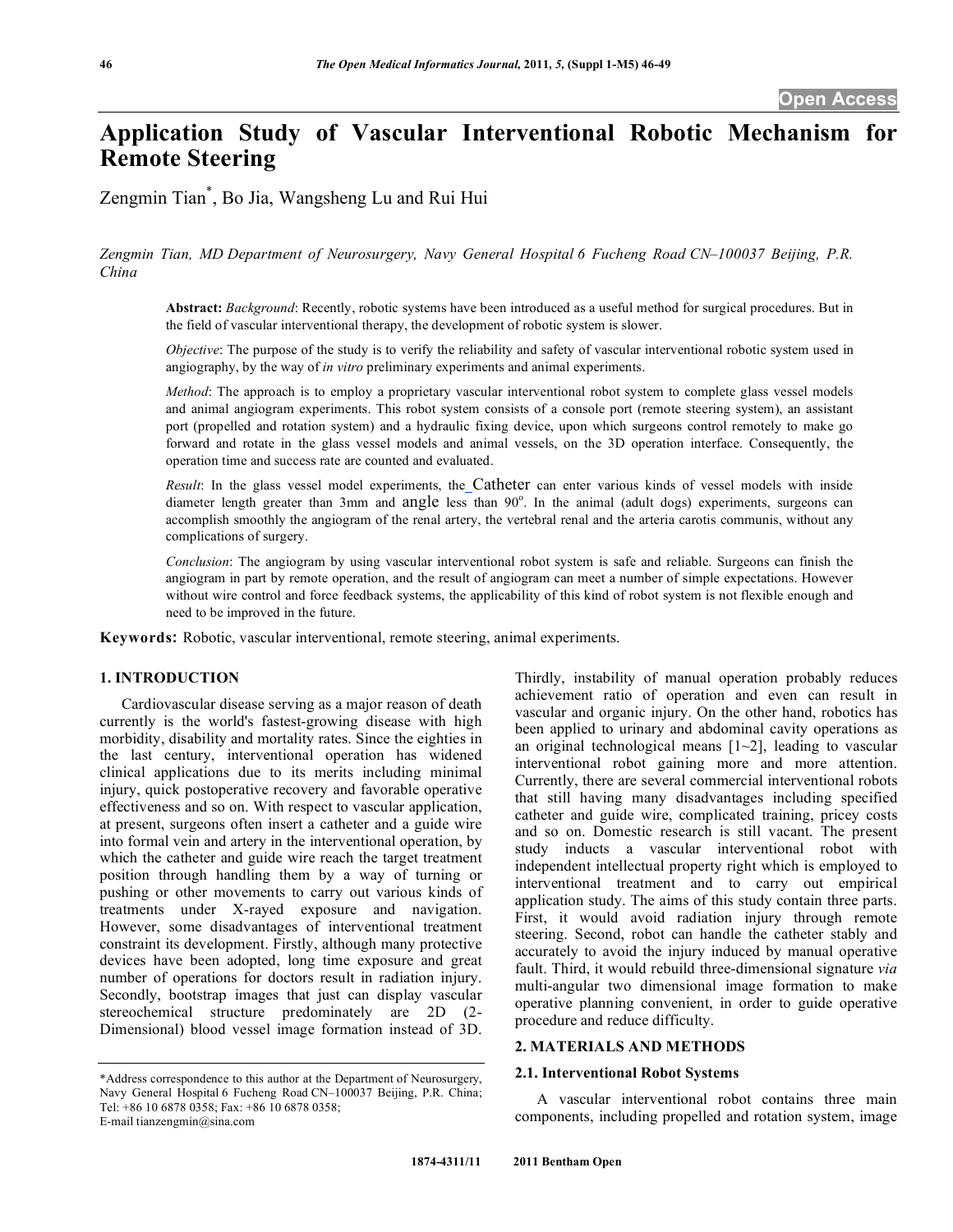navigation and management system (remote steering system), and a hydraulic fixing device.

 Propelled and rotation system ensures that a doctor can turn catheter and guide wire and push or pull (forward or backward) to control its direction by analyzing the movements of interventional operative procedure. The system close to the patient simulates the movement of human hands, and then fulfils straight forward and backward or contorted movements of catheter through revolving the gear wheel.

 Image navigation and management system is composed of operating handle and main control station. Doctors order mechanical propulsion system close to the patient through operating handle to control the catheter movement. Visual orientation system, DSA (i.e., digital subtraction angiography) image correction software and vascular threedimensional reconstruction software based on multi-angular DSA images constitute an image reconstruction system. Visual orientation system tracks two kinds of trace labeling which have fixed geometrical relationship with DSA image formation system to determine the space coordinates of Carm X light source and image intensifier. DSA images as Xray subtraction images are applicable to navigate and orientate them whereas distortion correction is in need to ensure the precision of operative navigation and to avoid distortion and deformation. Finally, they reconstruct threedimensional vascular stereoscopic images according to the multi-angular DSA images. It is possible to integrate two dimensional projections into reconstructed three-dimensional images to implement real-time orientation and navigation of catheters.

 The hydraulic fixing device contains five flexible sap pressure joint and can be fixed in any angle at any operation table. Doctors can adjust robotic fixed position according to coursers and the direction of vascular puncture.

### **2.2. Vascular Model Experiment**

 At first, vascular model experiment is carried out to measure the basic function of robot system. This experiment mainly is executed to investigate the remote controlled robot in controlling ductal movement in a glass vascular model and measuring characteristics of the ductal speed, rotated angle and so on. Meanwhile, it implementes threedimensional reconstruction of glass vascular model. The glass vascular model imitating human blood vessels contains simulated vascular morphous with an inner diameter of 2~10mm and many branches with 30~90° bifurcation angles between daughter branches and their parent blood vessels. The viscosity in a glass vascular model approximates the transparent solution of human blood. In our experiments, first, a 4F catheter is entered vascular model through arteriopuncture sheath, whereby basic functions are measured including its speed, maximum angle of rotation in an euthyphoria state. Then under DSA operating condition, remote controlled robot handles the catheter to reach vessels of different inner diameters, different angles of terminal branch of vascular model and counts the achievement ratio and required time. Finally, contrast agent is injected into the vascular model that takes 30°of left anterior oblique and 30°of right anterior oblique of C-arm to visualize image in order to reconstruct three-dimensional images of vascular

model. Thereafter, ductal movement in vascular model is monitored and guided according to integral threedimensional images. At last, errors between the operative schedule and the practical operation are statistical analyzed.

## **2.3. Animal Experiment**

 Animal experiment has been carried out under DSA operating condition after preliminary mastering the basic function and operational approach as demonstrated in Fig. (**2**).

# *2.3.1. Subject*

 Ten experimental dogs with an average age of eighteen months of both sexes (body weight from 10kg to 15kg) were maintained in Peking University Health Science Center. Operative equipments consist of conventional incision suture package, a 4F single-bending catheter, and ioversol as a contrast agent. Model of DSA isGE LCV mode named digital vascular subtraction X-ray apparatus.

# *2.3.2. Methods*

 Dogs had been fasted overnight for 12 hours and anesthetized by a mixture of ketamine with a dosage of 5mg/kg and a sumianxin injection with a dosage of 0.08ml/kg. Since tracheal intubation provided constant low flow oxygen inhalation, sodium Chloride (500ml) with cidomycin (200,000 units) was persistent intravenous injected. The ECG monitor was provided at experimental sessions. The experimental dogs were supinated and fixed at an operation table with sterilized surface of right fold inguen after anesthetizing and the part related to extreme obvious pulse of femoral artery was cut. We adopted modified Seldinger measure to carry out right femoral artery puncture with the exposure of femoral artery under euthyphoria condition. Fixing interventional robot made the forward direction of catheter to fit the courser of femoral artery. Rectal cauda was connected with hyperbaric contrast medium injector.

 The operator controlled robot performed tele-operation under perspective guidance and impelled catheter to the abdominal aortas of those experimental dogs approximately at an inferior border of double ribs level through rotation and pushing or pulling. Images were visualized at 30°of left anterior oblique and 30°of right anterior oblique of C-arm according to two dimensional projections and the computer would produce three-dimensional vascular stereoscopic image, including double sides renal artery, celiac trunk, superior mesenteric artery and splenic artery. This can determine debouch direction and the angle of a target blood vessel in the main blood vessel. The catheter was inserted into debouch of right renal artery while right renoarteriography was carried out under three-dimensional images navigation. Angiography effectiveness of extracalvarium segments of vertebral artery and carotid artery were satisfactory compared with intracalvarium segments of carotid artery. All the experiments were accomplished by interventional doctors who had at least 3 years of experience and carried out more than 100 cases of interventional operations by a way of conventional operative measures and timing (angiography time was excluded). It is necessary to extract puncture sheath and use pressure dressing after operation.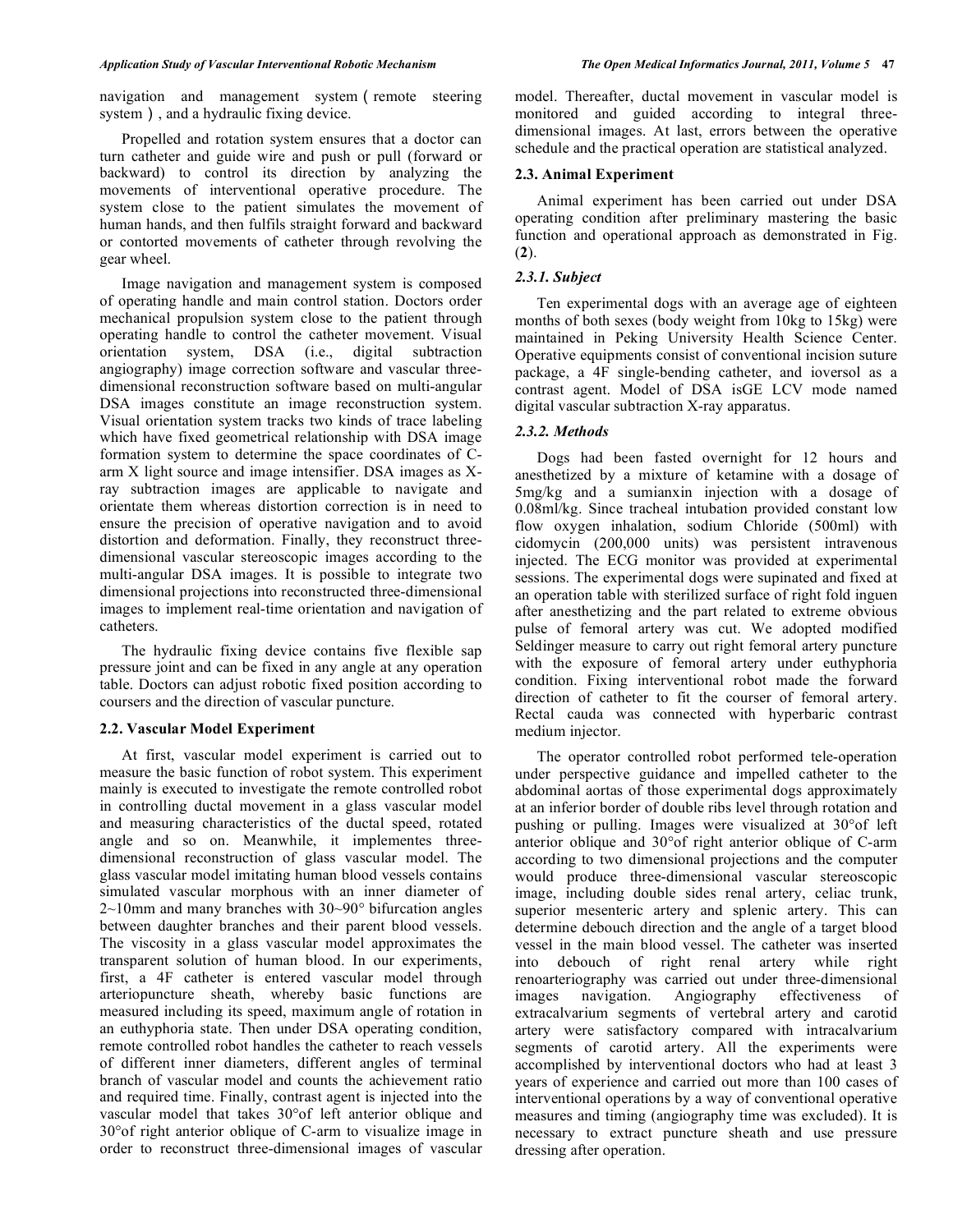

**Fig. (1).** Vascular model experiment.



**Fig. (2).** Animal experiment.

### **6. RESULTS**

 The propulsion speed is 1.3cm/s and it can implement any angle of ductal rotation in preliminary experiment of glass vascular model *in vitro*. The interventional robot control catheter to branch of vascular model whose inner diameter is more than or equals to 3mm and includes an angle being less than or equals to 90°. Table **1** shows the achievement probability and required time after repeating ten times of the movements.

practical model. Thus, the mechanical function of vascular interventional robot can meet interventional needs and accurately establish three-dimensional images, while providing real-time monitoring of the position and movement of a catheter.

 All experiments were carried out successfully in the animal experiments. The doctors can guide and telemanipulate the robot to control 4F catheter move to renal artery, aortic arch, left vertebral artery and can accomplish angiography smoothly after establishing three-dimensional vascular model. The doctors repeated these movements as described. The average required time was 12.2min with an average prolonged time about 10~15min. This trend can be attributed to two aspects. First, operators spent time on grasping the mechanical skills. Second, the mechanical propulsion of the interventional robot with constant pace lacked of speed regulation.

 Ten postoperative dogs returned to normal after palinesthesia without complications. In addition to insertion and extraction of arterial sheath, doctor can telecontrol robot to carry out the experiment without radioactive exposure while performing robotic operation. Animal experiments have demonstrated that a robot can accomplish adult canine renal arteriography, aortic arch and vertebral arteriography smoothly. Although the required time was slightly longer than manual operation, there were not any complications.

## **7. CONCLUSION**

 Vascular interventional operation has been widely applied to treat various diseases by giving advantages of minimal injury, favorable effectiveness and quick recovery. However, conventional interventional operation also confronts a series of difficulties. With wide application of robotics in the medical field, making robot available in an interventional operation attracts an increasing attention [3,4]. At present, Hansen medical company (http://www.hansen medical.com/company) has commercialized interventional robots. Moreover, studies indicate that this system can reduce radioactive exposing time and injury effectiveness.

 However, a number of other studies have reported that the incidence rate of complication in interventional robotic systems is higher than that of conventional interventional operations. Meanwhile, the system requires specified

| Table 1. |  |  | Achievement Probability and Required Times for the Nine Experiments |
|----------|--|--|---------------------------------------------------------------------|
|          |  |  |                                                                     |

| Vascular Model                 | $30^{\circ}8mm$ | $30^{\circ}5$ mm | $30^{\circ}3mm$ | $60^{\circ}8mm$ | $60°5$ mm | 60°3mm           | $90^{\circ}8mm$ | $90°5$ mm | 90°3mm |
|--------------------------------|-----------------|------------------|-----------------|-----------------|-----------|------------------|-----------------|-----------|--------|
| <b>Achievement Probability</b> | 100%            | 90%              | 70%             | 100%            | 90%       | 60%              | 80%             | 60%       | 50%    |
| Time (s)                       | د.              | 8.1              |                 | 7.9             | 10.4      | $\cdots$<br>13.5 | 9.8             | 14.6      | 19.0   |

 The data suggest that the included angles between branch and main blood vessels and required time increase with the decrease of inner diameters of glass branches. Likewise, the achievement ratio decreased. This is consistent with the common law of manual angiography. Reconstructed threedimensional vascular model can induce catheter to move to a specified branch exactly with less than 0.5cm practical error under DSA operating conditions. Three-dimensional reconstructed vascular model is consistent with the form of catheter, expensive expenditure and complicated training. On the other hand, teleoperative robot exploited by center of Haifa cardiac disease in Israel [5] has been applied to cardiovascular experiment, but interventional treatment for other diseases is poorly understood. Domestic research is one kind of embryonic research and still in the theoretical stage at present. We have applied three-dimensional directional robots to accomplish 3300 cases of operations and carried out remote teleoperation robotic surgeries.